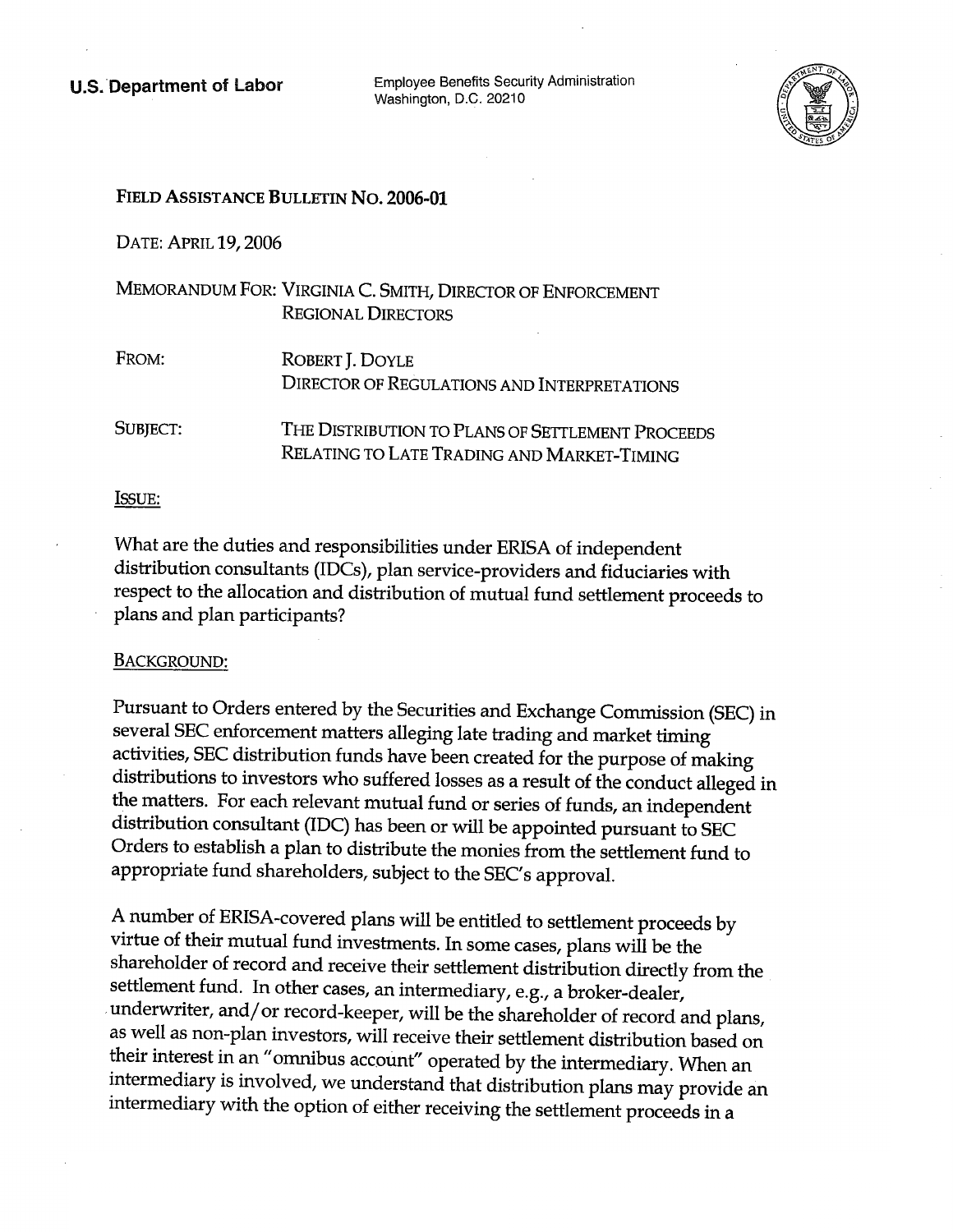lump sum and making the requisite distribution of proceeds to the individual investors in its omnibus account or providing the IDC the necessary client and transaction records, based on which the IDC will make distributions to the individual investors. In other instances, we understand that distribution plans will provide that the IDC will allocate and distribute settlement proceeds directly to all beneficial shareholders, including plans.

Under certain settlement agreements, mutual fund companies or settling parties may agree to pay the costs associated with allocations and distributions made by the IDCs with respect to omnibus account clients of intermediaries. However, in most instances it is anticipated that settlements will not provide for the costs associated with allocations among plans or, at the plan level, among plan participants and beneficiåries.

A number of issues have been raised by IDCs, intermediaries, plan sponsors, plan-level fiduciaries, and others regarding the application of ERISA's fiduciary responsibility rules to the distribution and allocation of these settlement proceeds. Among the issues raised are questions about whether and/ or when settlement proceeds will become "plan assets" under ERISA and when an intermediary or other plan service-provider may become a "fiduciary" by virtue of its receipt and investment of such proceeds. Other issues concern the duties of a plan fiduciary with respect to the allocation of such proceeds among plans and participants and beneficiaries.

This bulletin provides general guidance to EBSA regional offices regarding the Department's views on the application of ERISA's fiduciary rules to parties involved in the distribution and allocation of mutual fund settlement proceeds to employee benefit plans and among the participants and beneficiaries of such plans.

### ANALYSIS:

# Independent Distribution Consultants (IDCs) - Allocation among shareholders

In light of the fact that some ERISA-covered employee benefit plans, as investors in the relevant mutual funds, will be entitled to a portion of the mutual fund settlement proceeds, questions have been raised as to whether an IDC, in developing and implementing a distribution plan, is subject to ERISA's fiduciary rules. It is the view of the Department that the development and implementation of settlement fund distribution plans will not, in and of itself, cause an IDC to become a fiduciary under ERISA.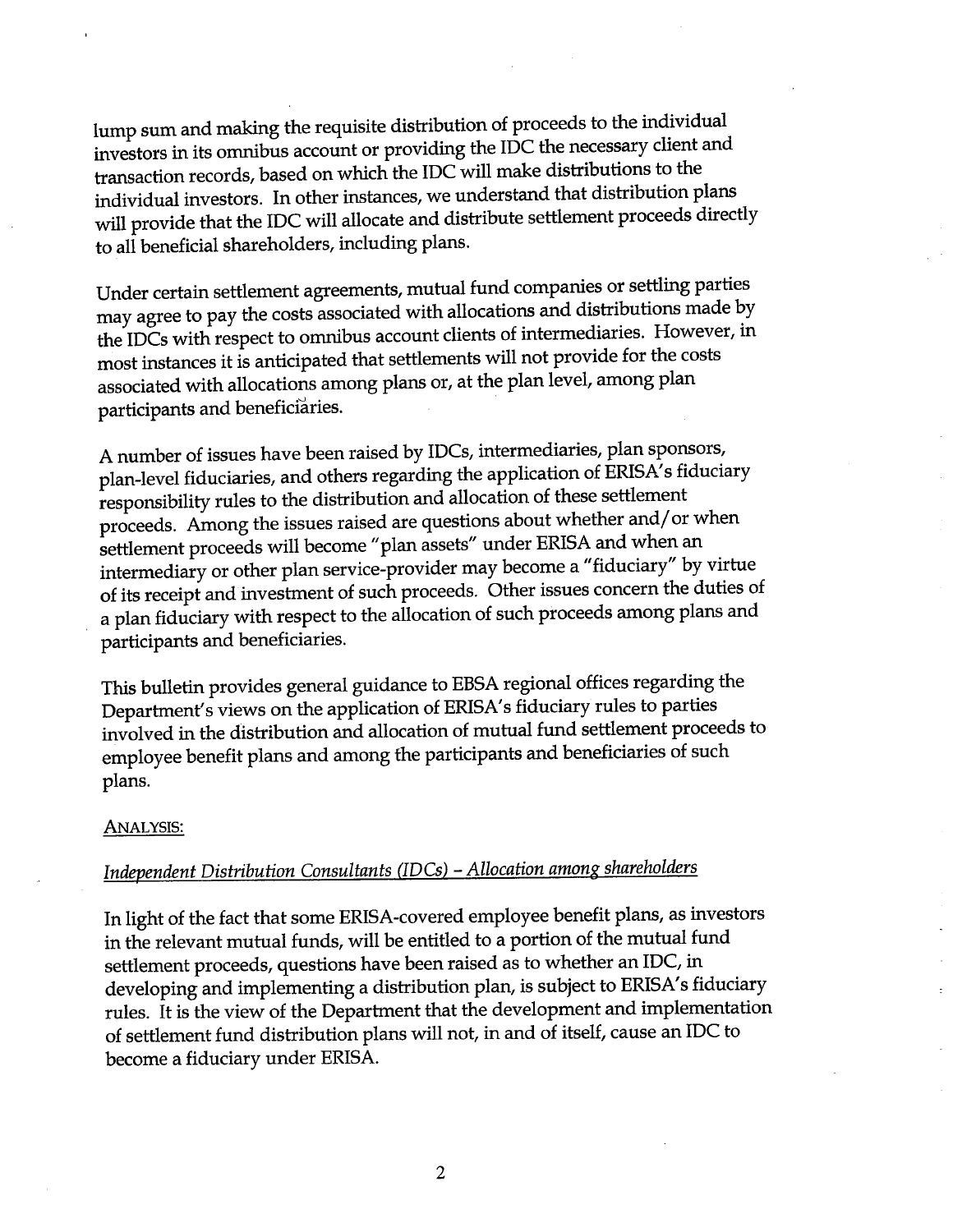Section 3(21) of ERISA defines a fiduciary as one who has or exercises discretionary authority or control in the administration or management of an employee benefit plan or exercises any authority or control respecting management or disposition of its assets. In determining whether particular funds constitute plan assets, the Department has issued regulations describing what constitutes plan assets with respect to a plan's investment in other entities and with respect to participant contributions. See 29 C.F.R. § § 2510.3-101 and 2510.3-102. The Department also has indicated that the assets of an employee benefit plan generally are to be identified in other situations on the basis of "ordinary notions of property rights."<sup>1</sup>

As discussed above, IDCs are appointed pursuant to SEC Orders to establish a plan to distribute the monies from the settlement fund to affected shareholders, and prior to implementation, distribution plans must be approved by the SEC. The IDC, in this capacity, has not been engaged to act on behalf of an employee benefit plan or plans and is not an agent of the plans. Moreover, we have been informed by the SEC that no mutual fund investor, including employee benefit plan investors, has an interest in or claims against settlement fund proceeds prior to their distribution to the affected shareholders.<sup>2</sup> For these reasons, in our view, under the regulations and applying ordinary notions of property rights, settlement fund proceeds, in whole or in part, would not constitute plan assets prior to their distribution by an IDC to affected plan shareholders or intermediaries acting on their behalf. Accordingly, an IDC, in developing and implementing a distribution plan, would not be exercising any authority or control in the administration or management of an employee benefit plan or its assets. Therefore, the development and implementation of settlement fund distribution plans will not, in and of itself, cause an IDC to become a fiduciary under ERISA.

This conclusion would not be affected by the fact that the IDC, as part of its distribution plan, applied a *de minimis* threshold for determining which shareholders, including plans, received distributions, or imposed conditions on the receipt of a distribution, such as conditioning receipt on the use of a particular allocation methodology at the participant-level<sup>3</sup> or furnishing a report to the IDC on how the distributed funds were allocated among participants.

<sup>1</sup> See Advisory Opinion 2005-08A (May 11, 2005) and Advisory Opinion 92-24A (November 11, 1992).<br>1992). . . . 2 See generally 17 C.F.R. § 201.1100, et. seq. (SEC Rules on Fair Fund and Disgorgement Plans).

<sup>&</sup>lt;sup>3</sup> Among other things, an allocation methodology might include the use of a particular algorithm or a restriction on the depositig of proceeds in the forfeiture account of a plan.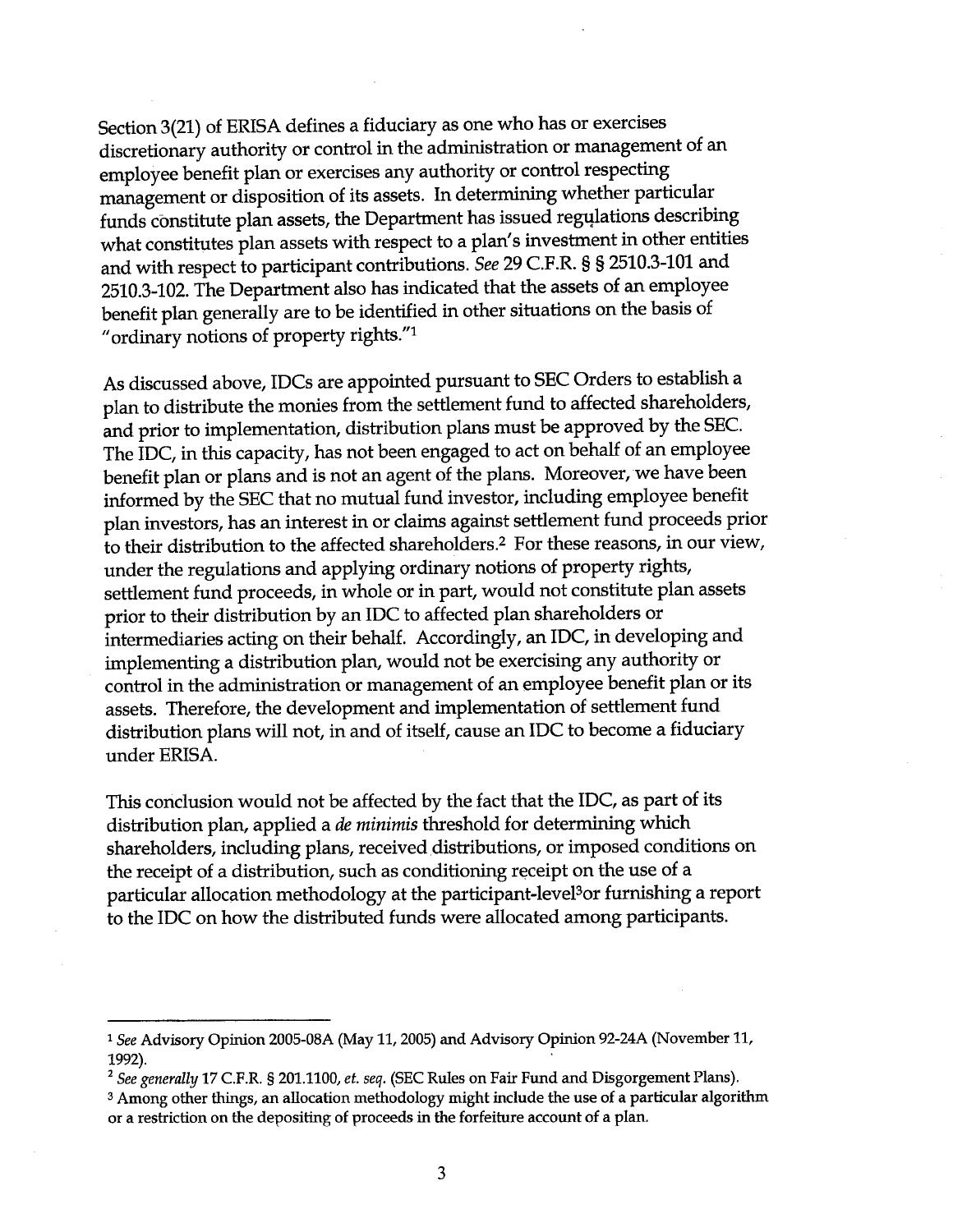# Intermediaries - Allocation among omnibus account clients

Unlike IDCs acting under the auspices of the SEC, intermediaries, in receiving settlement fund proceeds, will be acting on behalf of their omnibus account clients, including employee benefit plan clients. $4$  The omnibus account clients, therefore, will have a beneficial interest in the settlement fund proceeds received by the intermediary, without regard to whether determinations have been made as to the specific entitlement of each omnibus account client. Accordingly, applying ordinary notions of property rights, settlement fund proceeds received by intermediaries on behalf of employee benefit plan clients will constitute plan assets and, as such, will be required to be held in trust and managed in accordance with the fiduciary responsibility provisions of Part 4 of Title I of ERISA.5

Without regard to whether an intermediary was a fiduciary with respect to an employee benefit plan prior to receiving a distribution of settlement proceeds, an intermediary receiving proceeds on behalf of an employee benefit plan would, in the view of the Department, be assuming fiduciary responsibilities upon receipt of such proceeds as a result of having discretionary authority or control respecting administration or management of an ERISA plan or exercising any authority or control respecting management or disposition of plan assets. The Department notes that the decision by an intermediary, who is not otherwise a fiduciary, to decline to receive a settlement fund distribution on behalf of its omnibus account clients would not, in and of itself, be viewed as a fiduciary decision. The intermediary's decision or related actions, however, may nonetheless give rise to fiduciary liability if such actions adversely affect the plan's right to receive proceeds in accordance with the IDC's plan of distribution.<sup>6</sup>

<sup>&</sup>lt;sup>4</sup> Some IDC plans may include ERISA plans within the definition of "intermediaries." This discussion of intermediaries is intended to include only those intermediaries that are not ERISA plans. Where ERISA plans are themselves shareholders of record, the fiduciaries of such plans are generally acting in a fiduciary capacity with respect to the settlements.

<sup>&</sup>lt;sup>5</sup> For example, any deposit of proceeds in funds managed by an intermediary or affiliate would be a transaction prohibited by section 406 of ERISA unless a relevant statutory or administrative exemption applies.

<sup>&</sup>lt;sup>6</sup> For example, if an intermediary elects not to receive settlement fund proceeds on behalf of its employee benefit plan clients and also refuses to provide client records and other information necessary for an IDC to make the required distributions, the intermediary would be considered to be effectively exercising discretion or control over plan assets and, thereby, subject to ERISA's fiduciary standards because its actions will have prevented the plan from receiving a share of the settlement.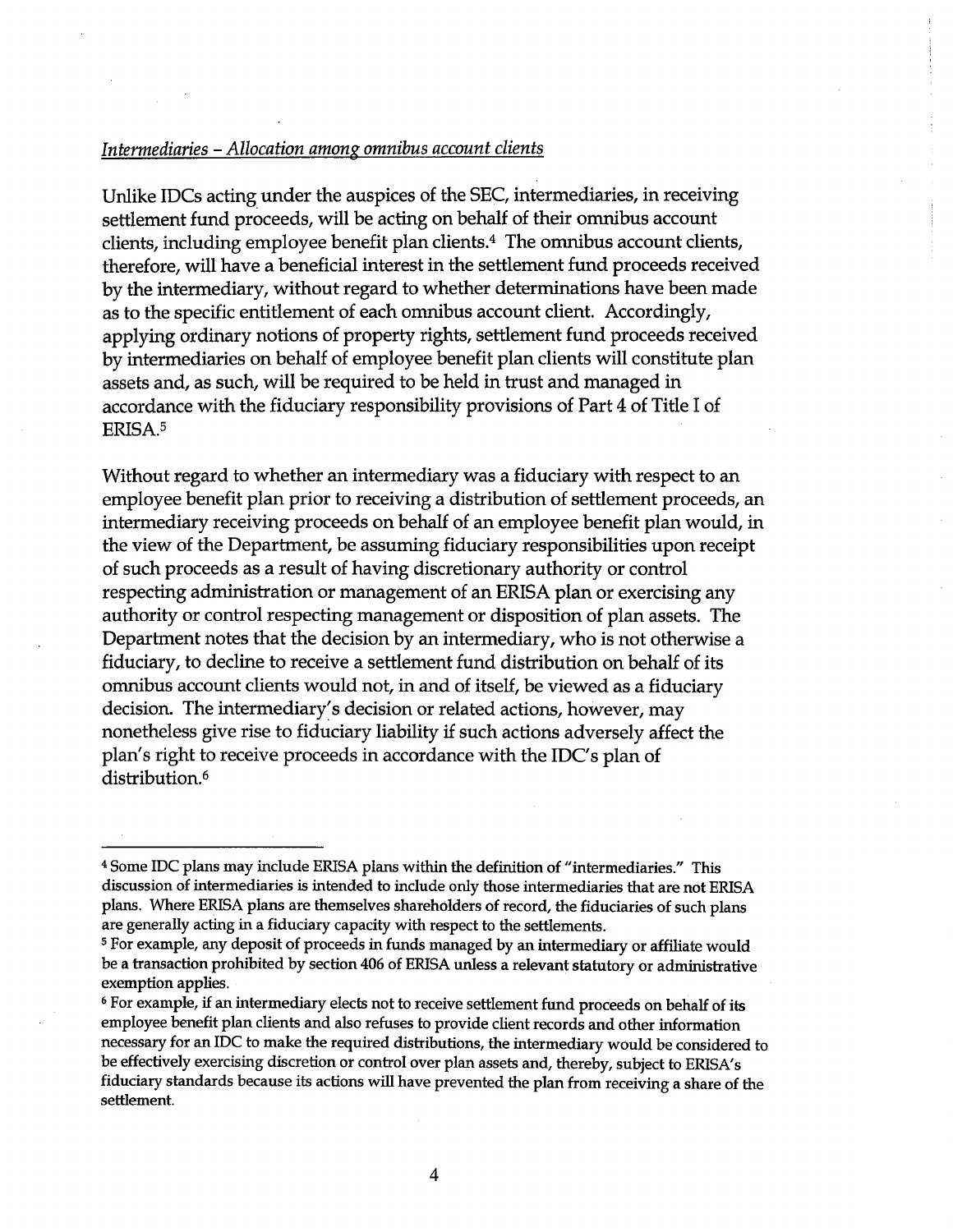As noted above, an intermediary in receipt of settlement fund proceeds will be required to hold the proceeds in trust and manage those proceeds in accordance with the fiduciary responsibility provisions of Part 4 of Title I. Among other things, an intermediary in discharging its responsibilities to act prudently and solely in the interest of plan participants and beneficiaries, in accordance with section 404(a) of ERISA, may have to invest the proceeds pending the development and/ or implementation of a plan for distributing the proceeds to individual omnibus account clients. In such instances, the intermediary may also be responsible for developing and/ or implementing a plan for allocating settlement proceeds among individual omnibus account clients.

If an IDC, as part of its distribution plan approved by the SEC, makes available to an intermediary or requires, as a condition to the distribution, that the intermediary utilize a particular methodology for allocating settlement fund proceeds among individual omnibus account clients, the Department will, as an enforcement matter, view the application of such methodology to the allocation of settlement fund proceeds among individual omnibus account clients as satisfying the requirements of section 404(a) with respect to the methodology for allocating assets to employee benefit plans. We note that while the use of a particular allocation methodology may be considered prudent, fiduciaries also need to ensure that implementation of the methodology (e.g., making allocations and distributions in accordance with such methodology) is carried out in a prudent manner.

In some instances, the intermediary will be responsible both for developing and implementing the plan for allocating proceeds among its omnibus account clients. As fiduciaries, intermediaries must be prudent in the selection of the method of allocating the proceeds among its clients in an omnibus account, including plans. Prudence in such instances would, at a minimum, require a process by which the fiduciary chooses a methodology where the proceeds of the settlement would be allocated, where possible, to the affected clients in relation to the impact the late trading and market timing activities may have had on the particular plan. However, prudence would also require a process by which the fiduciary weighs the costs and ultimate benefit to the clients associated with achieving that goal. For example, there may be instances where the cost of allocating an amount to a particular plan may exceed the projected amount of the proceeds with respect to which the plan might be entitled under a prudent methodology. In such instances (*i.e.*, where the cost to the plan is projected to exceed the benefit to the plan), an allocation plan would not be considered imprudent merely because it included an objective formula pursuant to which amounts otherwise allocable to a plan are forfeited and reallocated among other omnibus account clients, provided that any such formula applies to all omnibus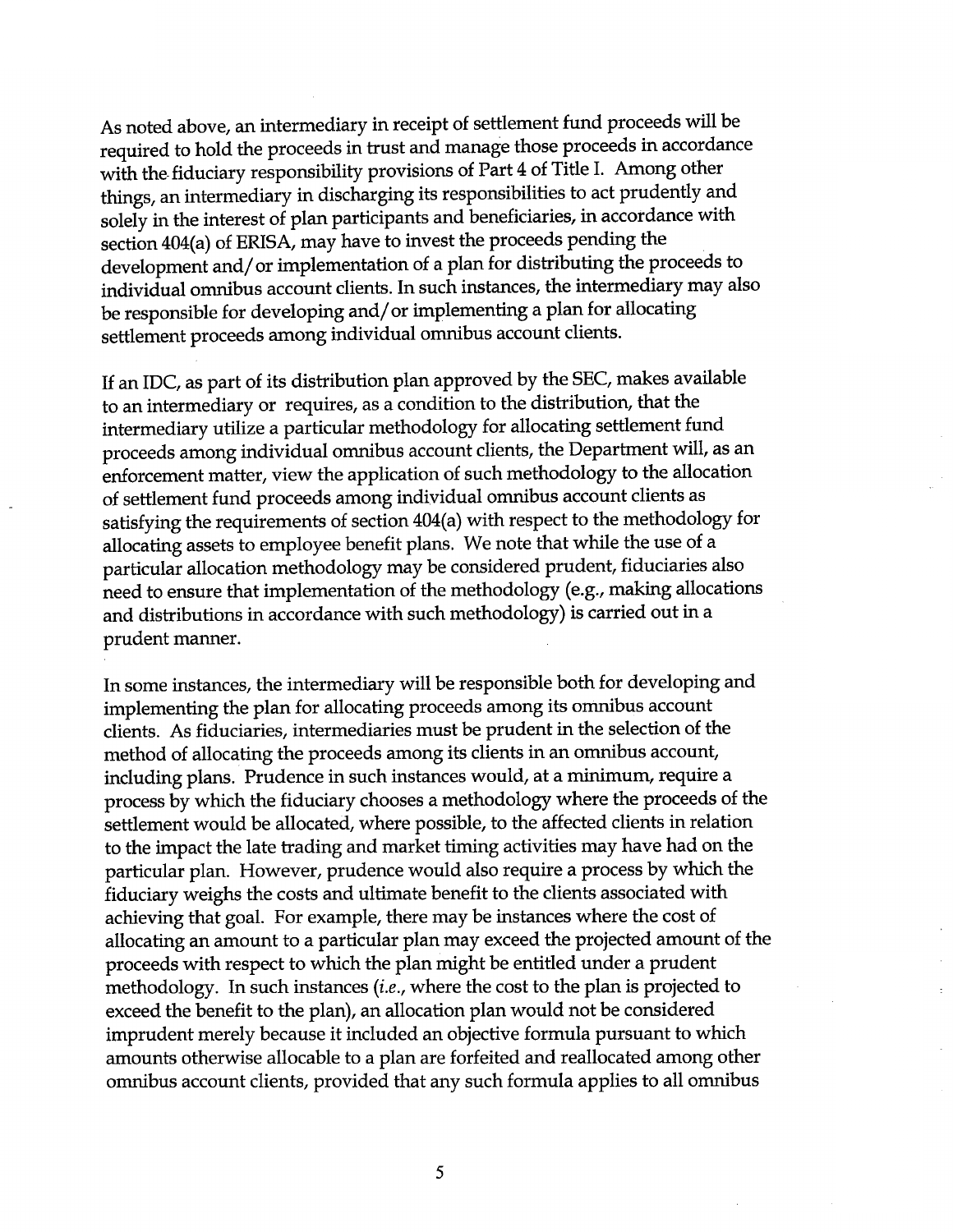account clients, not just employee benefit plans, and does not permit the exercise of discretion by the intermediary.

Further, it is our view that an allocation plan would not fail to be "solely in the interest of participants," for purposes of section  $404(a)(1)$ , merely because the allocation methodology does not result in an exact reflection of transactional activity of the clients, provided such method is reasonable, fair and objective. For example, if a fiduciary determines that it would be more cost-effective to do so, it may allocate the proceeds among clients in an omnibus account according to the average share or dollar balance of the clients' investment in the mutual fund during the relevant period.

In some instances, the services rendered by intermediaries in connection with the receipt, allocation and/ or distribution of settlement fund proceeds may involve services or compensation not contemplated in the service provider agreement between the employee benefit plan(s) and the intermediary. While an intermediary may charge plans for any direct expenses incurred in connection with receipt, allocation and/ or distribution of settlement fund proceeds, an intermediary, as a plan fiduciary, cannot compensate itself from plan assets beyond direct expenses without violating the prohibited transaction rule of section 406 of ERISA.<sup>7</sup>

If the receipt, allocation and/ or distribution services of the intermediary, and compensation for such services, are carried out in accordance with the directions and approval of appropriate plan fiduciaries, the intermediary may be able to avoid fiduciary status and issues relating to self-dealing under ERISA. However, determinations as to whether approval by a plan fiduciary has occurred would be factual in nature and would involve considerations such as language in relevant service contracts or whether the intermediary has disclosed to its employee benefit plan clients sufficient information concerning its proposed administration of the settlement proceeds so that the plan client reasonably can approve the arrangement based upon its understanding of the arrangement and related expenses.<sup>8</sup>

In some instances, an intermediary may receive settlement proceeds with respect to plans that have, since the event leading to the settlement, hired a new record

<sup>7</sup> Advisory Opinon Nos. 2001-10A (December 14, 2001), 93-06A (March 11, 1993).

<sup>&</sup>lt;sup>8</sup> See Field Assistance Bulletin 2002-3 (November 5, 2002). See also Advisory Opinion 2001-02A (February 15, 2001). In this advisory opinion involving demutualization proceeds distribution, Prudential provided the policyholder advance notice of the allocation options and a reasonable period of time (here at least 60 days) to select an option. As long as the plan fiduciary actually chose the default allocation, its failure affirmatively to communcate that decision to Prudential did not cause Prudential to become a fiduciary by implementig that option.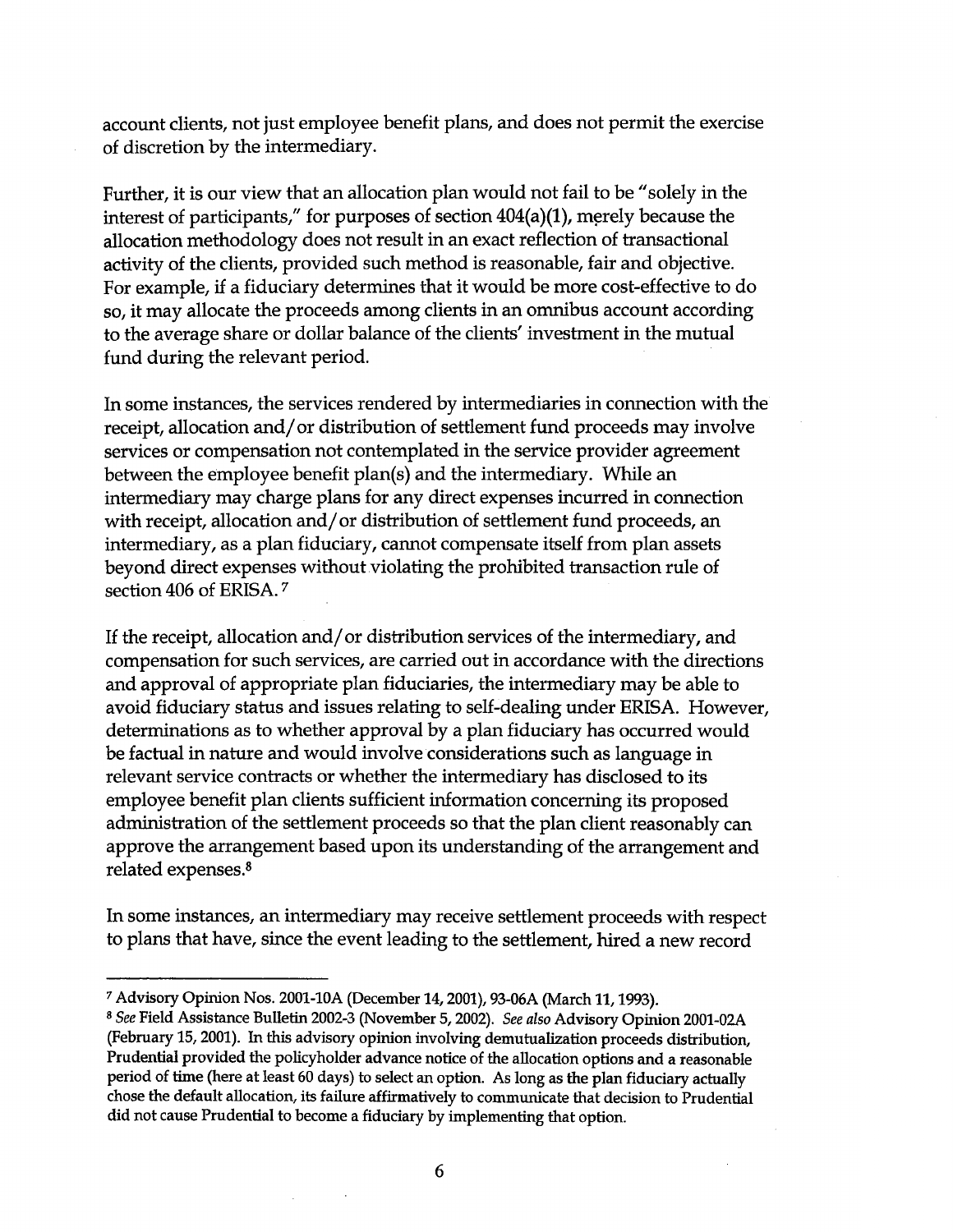keeper or intermediary for investments made by the plan. In such instances, the intermediary in receipt of the proceeds would still be considered a fiduciary with respect to plan assets in its possession and would be expected to transfer the assets to the plan's new record keeper or to an appropriate fiduciary of the plan.

An intermediary may also receive proceeds on behalf of plans that have terminated. In such instances, an intermediary should make reasonable efforts to deliver such assets to a responsible plan fiduciary (most likely, the plan sponsor) for distribution to plan participants or other appropriate disposition. If the intermediary is unable to locate a responsible plan fiduciary after a reasonable and diligent search, the intermediary may reallocate such proceeds among its other clients. Under no circumstances may an intermediary retain such assets for its own use.

#### Plan Fiduciary - Allocation among participants and beneficiaries

The following discussion focuses on the obligations of the plan fiduciary in allocating settlement fund proceeds among the plan's participants and beneficiaries. For purposes of this discussion, the fiduciary might be the plan sponsor, intermediary or other person charged with allocating the proceeds among participants and beneficiaries.

Similar to the allocation of settlement fund proceeds among plans, if an IDC, as part of its distribution plan approved by the SEC, requires, as a condition to the distribution, that the fiduciary utilize a particular methodology for allocating settlement fund proceeds among plan participants and beneficiaries, the Department will, as an enforcement matter, view the application of such methodology to the allocation of proceeds among participants and beneficiaries as satisfying the requirements of section  $404(a)$  with respect to the methodology for allocating assets to participants and beneficiaries.

If an IDC's distribution plan provides, but does not require the use of, a methodology for allocating proceeds among plan participants and beneficiaries, the Department also will, as an enforcement matter, view the use of such methodology as satisfying the requirements of section  $404(a)(1)(A)$  and (B) of ERISA with respect to a methodology for allocating assets to participants and beneficiaries. As noted above, while the use of a particular allocation methodology may be treated as prudent, fiduciaries also need to ensure that. implementation of the IDC allocation methodology ( $e.g.,$  making allocations to participants and beneficiaries in accordance with the methodology) is carried out in a prudent manner.

7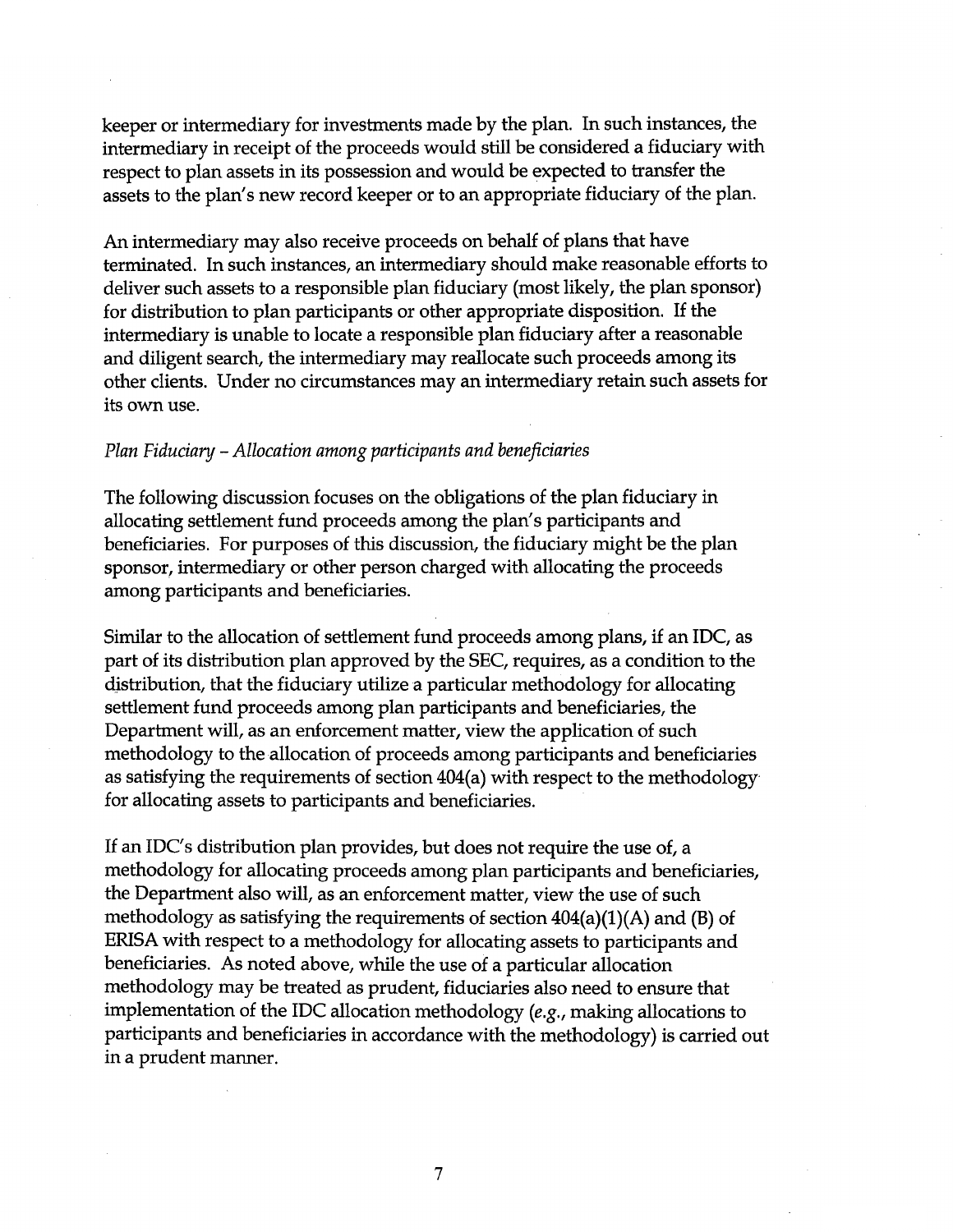In the absence of guidance in the IDC's distribution plan with respect to allocations to a plan's participants and beneficiaries, fiduciaries must select a method or methods for allocating proceeds. In this regard, a plan fiduciary must be prudent in the selection of a method of allocating settlement proceeds among plan participants. Prudence in such instances, at a minimum, would require a process by which the fiduciary chooses a methodology where the proceeds of the settlement would be allocated, where possible, to the affected participants in relation to the impact the market timing and late trading activities may have had on the particular account. However, prudence would also require a process by which the fiduciary weighs the costs to the plan or the participant accounts and ultimate benefit to the plan or the participants associated with achieving that goal.

In addition, a fiduciary's decision must satisfy the "solely in the interest of participants" standard of section  $404(a)(1)$  of ERISA. In this regard, a method of allocation would not fail to be "solely in the interest of participants" merely because the selected method may be seen as disadvantaging some affected participants or groups of participants. In deciding on an allocation method, the plan fiduciary may properly weigh the competing interests of various participants or classes of plan participants (e.g., affected versus current participants) and the effects of the allocation method on those participants provided a rational basis exists for the selected method and such method is reasonable, fair and objective. For example, if a fiduciary determines that plan records are insufficient to reasonably determine the extent to which participants invested in mutual funds during the relevant period should be compensated, the fiduciary may properly decide to allocate the proceeds to current participants invested in the mutual fund based upon a reasonable, fair and objective allocation method. Similarly, if a plan fiduciary determines that the cost to allocate the proceeds among participants whose accounts were invested in the mutual fund during the entirety of the relevant period approximates the amount of the proceeds, the fiduciary may properly decide to allocate the proceeds to current participants invested in the mutual fund based upon a reasonable, fair and objective allocation method.

As plan assets, the proceeds of the settlement may not be used to benefit employers, fiduciaries or other parties in interest with respect to the plan. Sections 403(c) and 406 of ERISA. Such proceeds should not be used to offset an employer's future contributions to the plan, unless such use is permissible under the terms of the plan and would not violate applicable provisions of the Internal Revenue Code (e.g., such as when amounts involved would be considered "forfeitures" under the terms of the plan). However, we believe that a plan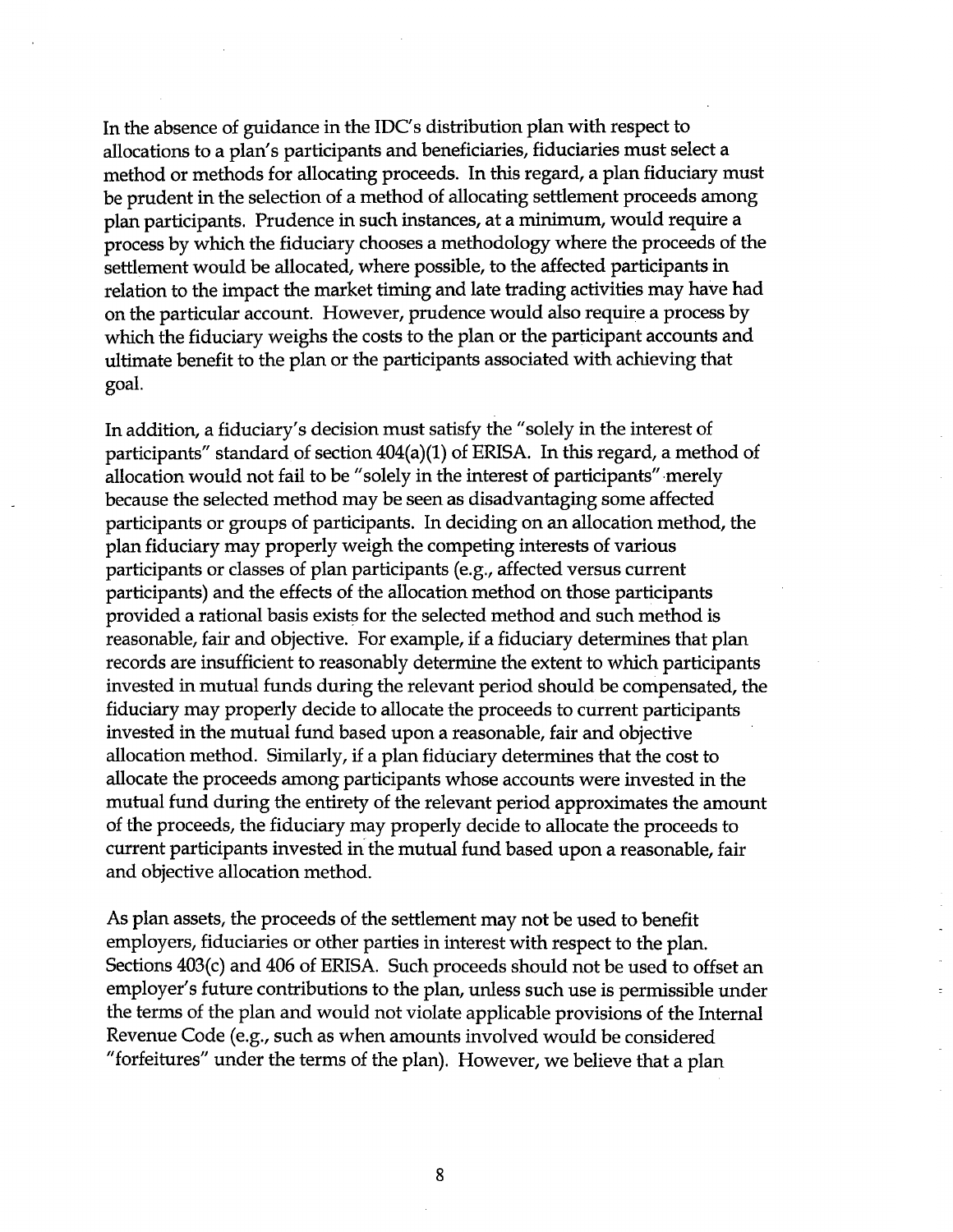fiduciary, consistent with its obligations under sections  $404$  and  $406$ ,  $9$  may reasonably conclude that certain participant-level allocations that are not "costeffective" (e.g., allocations to participant accounts of de minimis amounts) may instead be used for other permissible plan purposes, such as the payment of reasonable expenses of administering the plan.

It is the view of the Department that compliance with ERISA's fiduciary rules generally will require that a fiduciary accept a distribution of settlement proceeds. The Department recognizes, however, that in rare instances the cost attendant to the receipt and distribution of such proceeds may exceed the value of such proceeds to the plan's participants. In such instances, and provided that there is no other permissible use for such proceeds by the plan (e.g., payment of plan administrative expenses), it might be appropriate for a plan fiduciary to not accept the settlement distribution.

### **CONCLUSION**

SEC settlement fund proceeds resulting from market timing and late trading activities will not be considered "plan assets" until distributed from the settlement fund. A party will be a fiduciary to the extent it exercises any authority or control over such plan assets following distribution by an IDC.

Settlement fund proceeds will upon distribution to a plan or an intermediary constitute plan assets and, therefore, will be required to be held in trust and managed in accordance with ERISA's fiduciary responsibility rules. In general, as an enforcement matter, plan fiduciaries and intermediaries will be considered to satisfy their fiduciary duty to prudently select a method for allocating settlement proceeds if they utilize an allocation methodology provided or required by an IDC in a distribution plan approved by the SEC.

While plan fiduciaries generally have flexibility in designing a methodology for allocating settlement fund proceeds among the plan's participants and beneficiaries, plan fiduciaries must ensure that the selected methodology does not otherwise violate the prudence and "solely in the interest" requirements of section  $404(a)$ .

Finally, plan fiduciaries should document appropriately the plan's receipt and use of such settlement proceeds and work closely with their record-keepers and other service-providers in completing the process.

<sup>9</sup> A violation of section 406 would arise, for example, if the plan document provides that the employer would pay plan expenses.